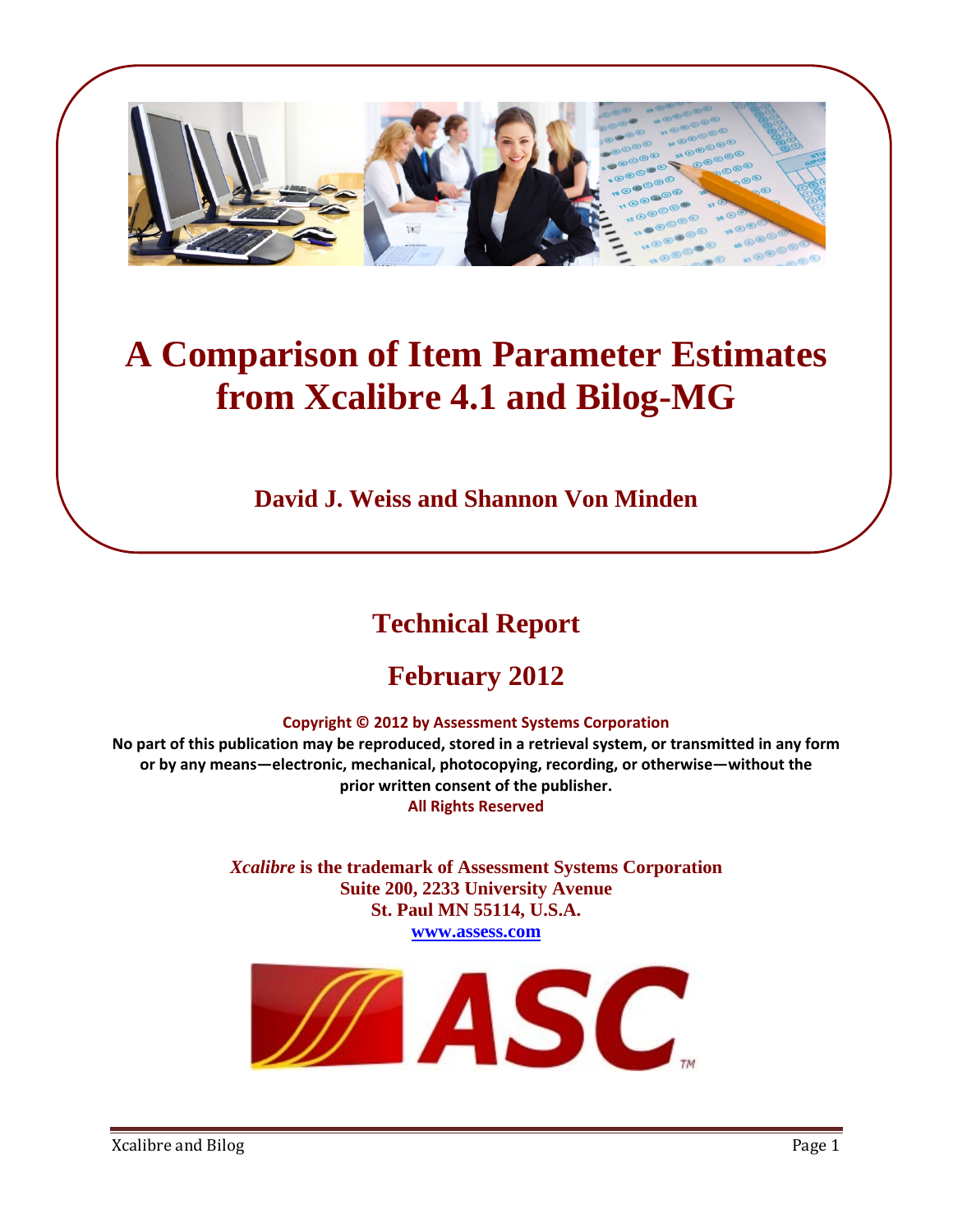## **A Comparison of Item Parameter Estimates from Xcalibre 4.1 and Bilog-MG**

 The purpose of this monte-carlo simulation study was to compare the item parameter estimates from Xcalibre (version 4.1 beta; Guyer & Thompson, 2011a) and Bilog-MG (Zimowski, Muraki, Mislevy, & Bock, 1996). Both programs use marginal maximum likelihood estimation (Bock & Aitkin, 1981) to estimate item parameters. The goal was to compare how well each program's estimates recovered the true item parameters and also to investigate the relationships between estimates from the two programs. The estimation programs were compared under the two-parameter logistic model (2PLM) and the three-parameter logistic model (3PLM).

#### **Method**

 There were three distribution conditions for the true item parameters. True item parameters were generated from uniform, normal, or positively skewed distributions. In the uniform distribution condition, the discrimination (*a)* parameters ranged from 0.25 to 1.75, the difficulty (*b*) parameters ranged from −3 to 3, and the guessing (*c*) parameters ranged from 0.20 to 0.30. In the normal distribution condition, the *a* parameters had a mean of 1 and a standard deviation (SD) of 0.25, the *b* parameters had a mean of 0 and an SD of 1, and the *c* parameters had a mean of 0.25 and an SD of 0.02. In the skewed condition, the same location and scale parameters from the normal distribution condition were used, but all of the item parameters were drawn from distributions that had skewness values of 2.

 Two test lengths were used: short tests had 25 items and long tests had 50 items. There were also two sample sizes: small samples had  $N = 200$  examinees and large samples had  $N =$ 1,000 examinees. All of the examinee *θ* values were generated from a normal distribution with a mean of 0 and an SD of 1. Item responses were simulated using a program written in R (R Development Core Team (2010). Probabilities of correct responses for an item were calculated from the three-parameter logistic model (3PLM),

$$
P_{ij}(\theta_j) = c_i + (1 - c_i) \frac{\exp[\text{Da}_i(\theta_j - b_i)]}{1 + \exp[\text{Da}_i(\theta_j - b_i)]}
$$
\n(1)

where  $\theta_i$  is the trait level for examinee *j*;  $a_i$  is the discrimination,  $b_i$  is the difficulty, and  $c_i$  is the psuedoguessing parameter for item *i*; and  $D = 1.70$ . For the two-parameter model (2PLM), *c* was fixed at 0.0. For each item-by-simulee interaction, a random number between 0 and 1 was generated from a uniform distribution. If the random number was less than or equal to the probability of a correct response, the item was scored as correct (1); otherwise it was scored 0.

 Prior distributions are often used when estimating item parameters, and can be particularly useful for short tests or when the test was administered to a small number of examinees, because prior distributions help to ensure finite parameter estimates that are within a particular range. Default priors were used in Bilog because many users are likely to select the default priors when estimating item parameters. In Bilog, the default prior for the log *a*  parameters was normal with a mean of 0 and an SD of 0.50, the default prior for the *b* parameters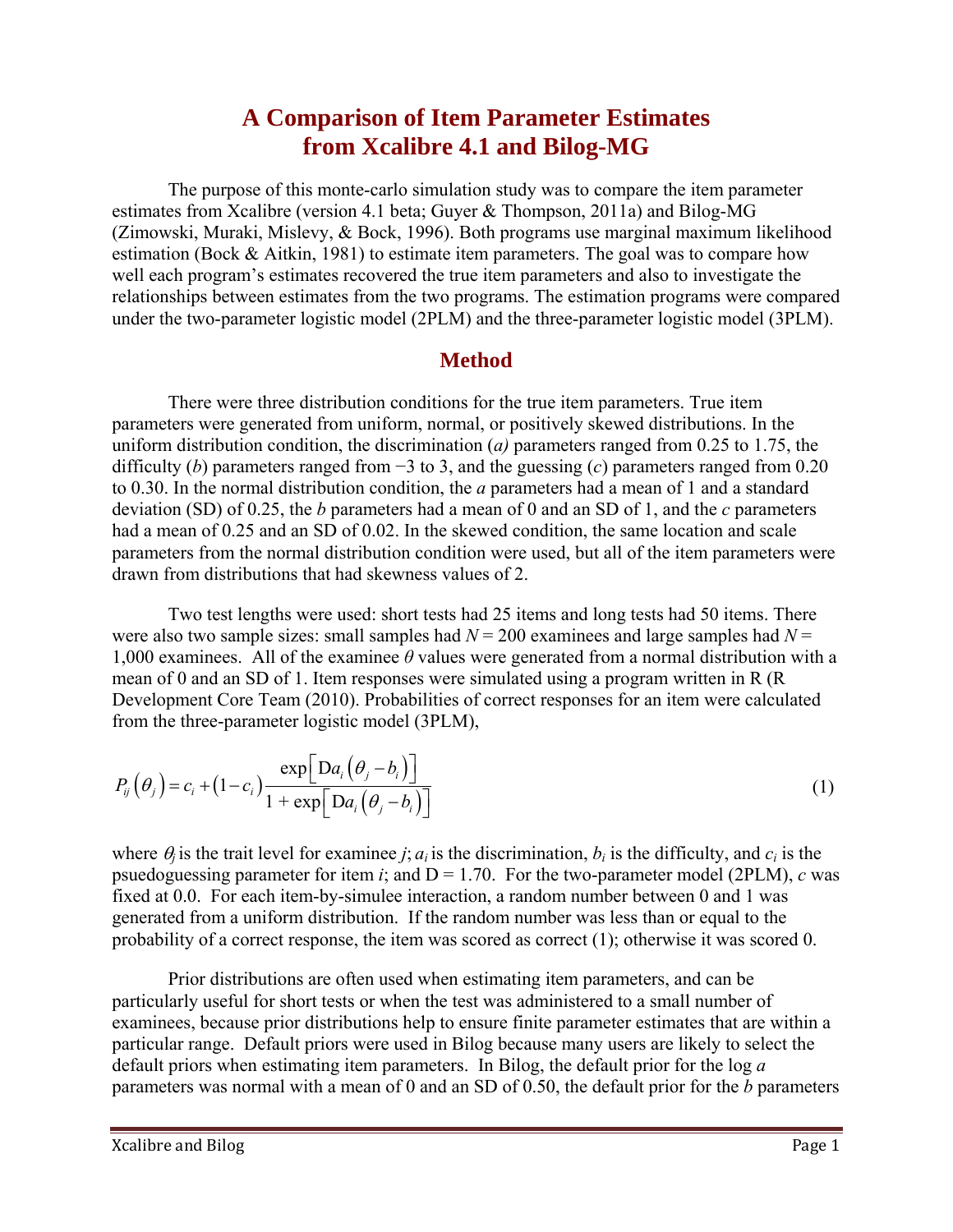was normal with a mean of 0 and an SD of 2, and the default prior for the *c* parameters was beta with shape parameters  $20p + 1$  and  $20(1 - p) + 1$ , where  $p = 1$ /number of alternatives.

In Xcalibre, the default prior for the *a* parameters was normal with a mean of 0.80 and an SD of 0.20, the default prior for the *b* parameters was normal with a mean of 0 and an SD of 1, and the default prior for the *c* parameters was normal with a mean of *p* and an SD of 0.03. When using Xcalibre, users can use either traditional priors or choose the option of "floating priors," in which case the mean of the item parameters after a given loop is used as the new (updated) prior distribution mean.

To compare item parameter estimates for the 3PLM, item parameters were estimated using no priors (Bilog) or floating priors (Xcalibre), and in another condition fixed (i.e., not floating) priors were used in both programs.

#### **Results**

#### **2PLM: No Priors/Floating Priors**

 The means and SDs of the true and estimated *a* and *b* parameters are shown in Tables 1 and 2, respectively. The mean item discriminations for both programs were very close to the corresponding true means; Bilog means tended to be higher than the true means and Xcalibre means tended to be slightly lower. With the exception of the  $N = 1,000$  condition with 50 items, Xcalibre means were closer to the true means for skewed true distributions. The SDs of the estimated item discriminations using Xcalibre were around 0.20 (the SD of the prior) regardless of the true values. Consequently, the SD of estimated item discriminations were also closer to the true values for Xcalibre.

| Condition and         | True  |           | Xcalibre |           | <b>Bilog</b> |           |
|-----------------------|-------|-----------|----------|-----------|--------------|-----------|
| Distribution          | Mean  | <b>SD</b> | Mean     | <b>SD</b> | Mean         | <b>SD</b> |
| $N = 200, 25$ Items   |       |           |          |           |              |           |
| Uniform               | 0.871 | 0.476     | 0.802    | 0.254     | 0.871        | 0.500     |
| Normal                | 0.976 | 0.287     | 0.926    | 0.226     | 1.003        | 0.305     |
| Skewed                | 1.166 | 0.197     | 1.112    | 0.259     | 1.185        | 0.314     |
| $N = 200, 50$ Items   |       |           |          |           |              |           |
| Uniform               | 1.071 | 0.424     | 0.930    | 0.242     | 1.073        | 0.478     |
| Normal                | 0.907 | 0.240     | 0.848    | 0.219     | 0.912        | 0.323     |
| Skewed                | 1.172 | 0.132     | 1.188    | 0.204     | 1.202        | 0.248     |
| $N = 1,000, 25$ Items |       |           |          |           |              |           |
| Uniform               | 0.871 | 0.476     | 0.785    | 0.266     | 0.915        | 0.465     |
| Normal                | 0.976 | 0.287     | 0.878    | 0.221     | 1.000        | 0.323     |
| Skewed                | 1.166 | 0.197     | 1.248    | 0.321     | 1.256        | 0.261     |
| $N = 1,000, 50$ Items |       |           |          |           |              |           |
| Uniform               | 1.071 | 0.424     | 0.978    | 0.339     | 1.135        | 0.552     |
| Normal                | 0.907 | 0.240     | 0.866    | 0.185     | 0.932        | 0.234     |
| Skewed                | 1.172 | 0.132     | 1.23     | 0.223     | 1.209        | 0.185     |
|                       |       |           |          |           |              |           |

#### **Table 1. Means and Standard Deviations of Item Discriminations for Uniform, Normal, and Skewed True Parameter Distributions**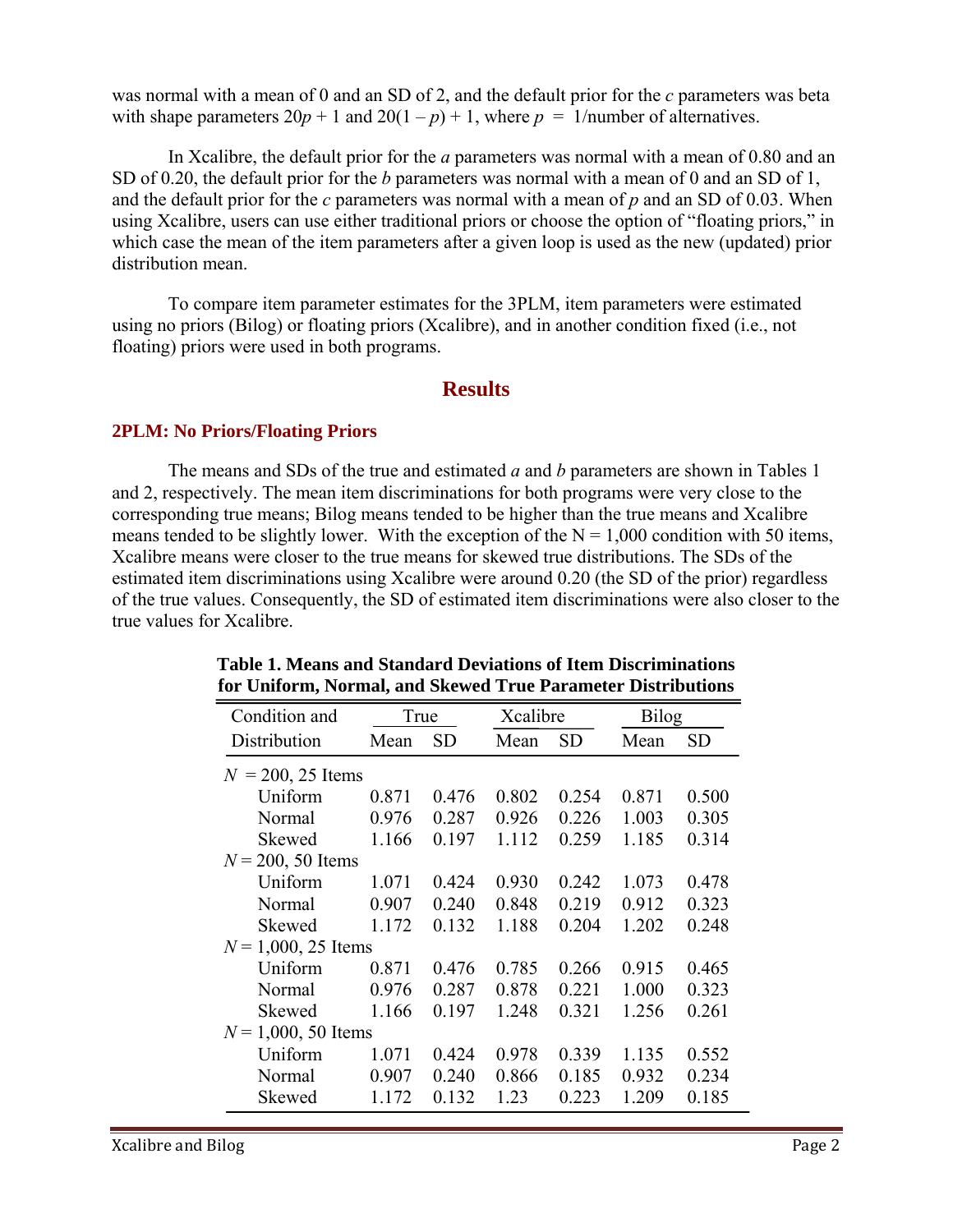The mean estimated item difficulties (Table 2) were also all very close to the true values, with Xcalibre performing slightly better than Bilog for eight of twelve conditions, including all skewed true distributions. The SDs of the estimated item difficulties were very similar for the two programs, and all were close to the true values with no clear trends for either program.

| Condition and         | True     |           | Xcalibre |           | <b>Bilog</b> |           |
|-----------------------|----------|-----------|----------|-----------|--------------|-----------|
| Distribution          | Mean     | <b>SD</b> | Mean     | <b>SD</b> | Mean         | <b>SD</b> |
| $N = 200, 25$ Items   |          |           |          |           |              |           |
| Uniform               | 0.053    | 1.695     | 0.005    | 1.721     | $-0.100$     | 1.793     |
| Normal                | $-0.176$ | 0.996     | $-0.226$ | 1.073     | $-0.245$     | 1.031     |
| Skewed                | 0.707    | 0.666     | 0.695    | 0.695     | 0.662        | 0.666     |
| $N = 200, 50$ Items   |          |           |          |           |              |           |
| Uniform               | 0.126    | 1.904     | 0.098    | 1.889     | 0.081        | 1.935     |
| Normal                | 0.283    | 1.128     | 0.266    | 1.140     | 0.280        | 1.144     |
| Skewed                | 0.582    | 0.612     | 0.548    | 0.625     | 0.532        | 0.615     |
| $N = 1,000, 25$ items |          |           |          |           |              |           |
| Uniform               | 0.053    | 1.695     | 0.065    | 1.826     | 0.050        | 1.650     |
| Normal                | $-0.176$ | 0.996     | $-0.218$ | 1.053     | $-0.196$     | 0.959     |
| Skewed                | 0.707    | 0.666     | 0.671    | 0.663     | 0.649        | 0.635     |
| $N = 1,000, 50$ Items |          |           |          |           |              |           |
| Uniform               | 0.126    | 1.904     | 0.044    | 1.917     | 0.040        | 1.881     |
| Normal                | 0.283    | 1.128     | 0.239    | 1.119     | 0.230        | 1.083     |
| Skewed                | 0.582    | 0.612     | 0.558    | 0.621     | 0.556        | 0.609     |

**Table 2. Means and Standard Deviations of Item Difficulties for Uniform, Normal, and Skewed True Parameter Distributions** 

 The RMSE values of the item parameter estimates are shown in Table 3. For the *a* parameters, most of the RMSE values were around 0.10 or 0.20 for both programs. The exception was the 50-item test with  $N = 200$  and a uniform parameter distribution. In that condition, the RMSE values for both programs were close to 0.30. The RMSE values for the *b* parameters were uniformly smaller for Xcalibre with  $N = 200$  regardless of test length. In general, RMSE was largest when the item parameters were uniformly distributed, smaller when the parameters were normally distributed, and smallest when the parameters were skewed. RMSE values were also smaller when a large sample size was used.

The bias values of the item parameter estimates are shown in Table 4. When using Xcalibre, both *a* and *b* parameters were generally underestimated. When using Bilog however, the *a* parameters were typically overestimated while the *b* parameters were underestimated. Xcalibre generally had slightly more biased estimates of the *a* parameters. For the *b* parameters, however, Xcalibre generally had less biased estimates than did Bilog.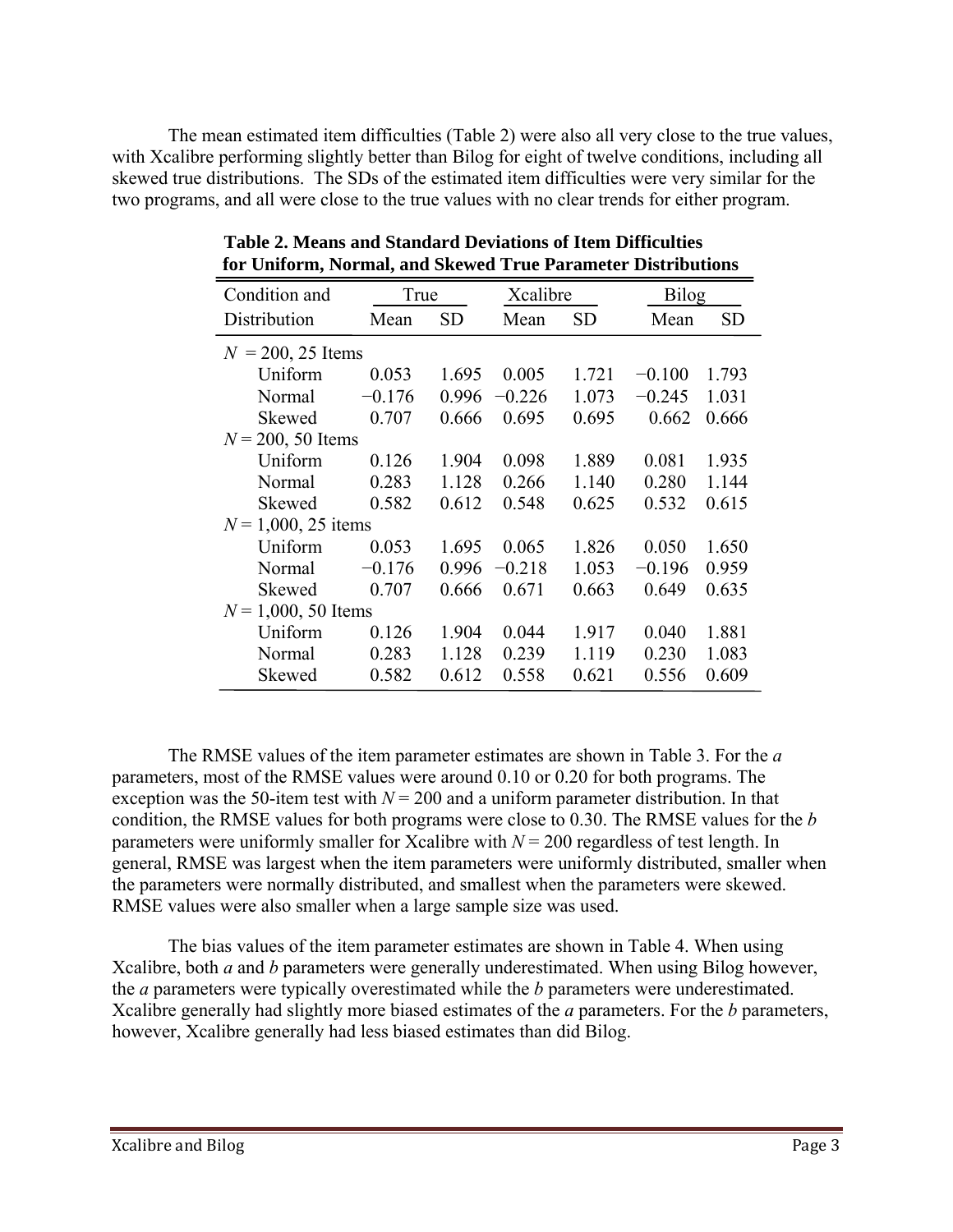| and SKC wed TTue I arameter Distributions |          |       |              |       |
|-------------------------------------------|----------|-------|--------------|-------|
| Condition and                             | Xcalibre |       | <b>Bilog</b> |       |
| Distribution                              | $\alpha$ | b     | $\alpha$     | b     |
| $N = 200, 25$ Items                       |          |       |              |       |
| Uniform                                   | 0.246    | 0.276 | 0.148        | 0.374 |
| Normal                                    | 0.227    | 0.209 | 0.227        | 0.245 |
| Skewed                                    | 0.229    | 0.078 | 0.267        | 0.115 |
| $N = 200, 50$ Items                       |          |       |              |       |
| Uniform                                   | 0.305    | 0.330 | 0.335        | 0.410 |
| Normal                                    | 0.156    | 0.162 | 0.188        | 0.198 |
| Skewed                                    | 0.157    | 0.125 | 0.185        | 0.131 |
| $N = 1,000, 25$ Items                     |          |       |              |       |
| Uniform                                   | 0.253    | 0.226 | 0.175        | 0.172 |
| Normal                                    | 0.144    | 0.106 | 0.077        | 0.094 |
| Skewed                                    | 0.209    | 0.077 | 0.148        | 0.087 |
| $N = 1,000, 50$ Items                     |          |       |              |       |
| Uniform                                   | 0.221    | 0.224 | 0.305        | 0.222 |
| Normal                                    | 0.101    | 0.092 | 0.082        | 0.105 |
| Skewed                                    | 0.188    | 0.070 | 0.120        | 0.065 |
|                                           |          |       |              |       |

#### **Table 3. RMSE of Item Parameter Estimates for Uniform, Normal, and Skewed True Parameter Distributions**

#### **Table 4. Bias of Item Parameter Estimates for Uniform, Normal, and Skewed True Parameter Distributions**

| Condition and         | Xcalibre |          |          | <b>Bilog</b> |
|-----------------------|----------|----------|----------|--------------|
| Distribution          | $\alpha$ | b        | $\alpha$ | b            |
| $N = 200, 25$ Items   |          |          |          |              |
| Uniform $-0.069$      |          | $-0.048$ | 0.000    | $-0.152$     |
| Normal                | $-0.050$ | $-0.050$ | 0.027    | $-0.069$     |
| Skewed $-0.055$       |          | $-0.012$ | 0.019    | $-0.046$     |
| $N = 200, 50$ Items   |          |          |          |              |
| Uniform $-0.141$      |          | $-0.029$ | 0.002    | $-0.045$     |
| Normal $-0.058$       |          | $-0.017$ | 0.005    | $-0.003$     |
| <b>Skewed</b>         | 0.016    | $-0.034$ | 0.029    | $-0.050$     |
| $N = 1,000, 25$ Items |          |          |          |              |
| Uniform $-0.086$      |          | 0.012    | 0.043    | $-0.002$     |
| Normal $-0.098$       |          | $-0.042$ | 0.024    | $-0.020$     |
| Skewed                | 0.082    | $-0.036$ | 0.089    | $-0.058$     |
| $N = 1,000, 50$ Items |          |          |          |              |
| Uniform $-0.093$      |          | $-0.082$ | 0.065    | $-0.086$     |
| Normal $-0.041$       |          | $-0.044$ | 0.025    | $-0.053$     |
| Skewed                | 0.062    | $-0.024$ | 0.035    | $-0.026$     |
|                       |          |          |          |              |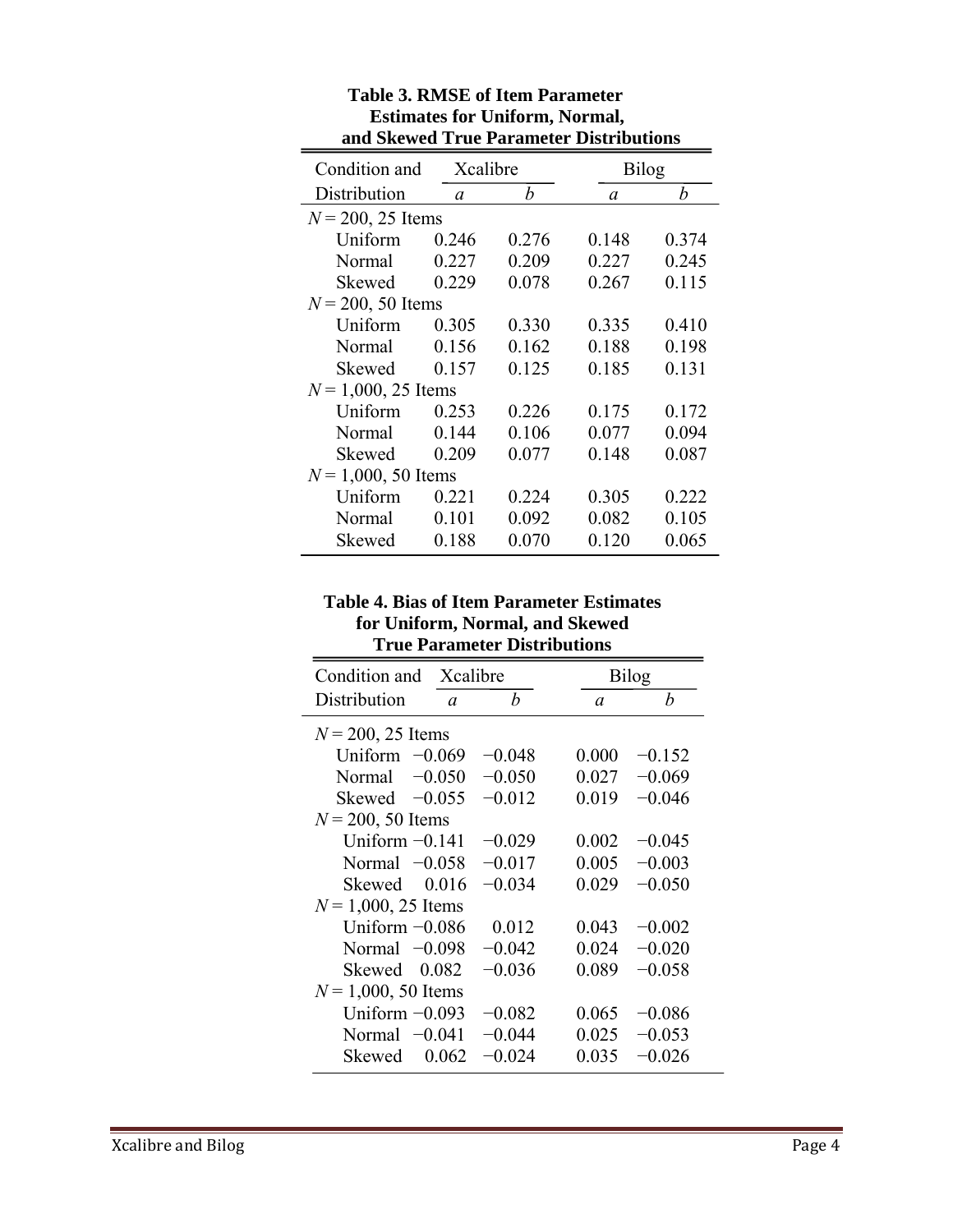The correlations between item parameter estimates from the two programs are shown in Table 5. All of the estimates were highly related. In general, the *b* parameters had slightly higher correlations than the *a* parameters. Item difficulties correlated .99 under all conditions except for uniform parameter distributions with  $N = 200$ . Item discriminations correlated .927 or above, and as high as .977, except for skewed true parameter distributions with 50 items. Larger sample size resulted in higher discrimination parameter correlations except for the skewed distributions.

**Table 5. Correlations Between** 

| Table 5. Correlations Between<br><b>Item Parameter Estimates</b><br><b>From Xcalibre and Bilog</b><br>for Uniform, Normal, and<br><b>Skewed True Parameter</b><br><b>Distributions</b> |                       |       |       |  |  |
|----------------------------------------------------------------------------------------------------------------------------------------------------------------------------------------|-----------------------|-------|-------|--|--|
|                                                                                                                                                                                        | Condition and         |       |       |  |  |
|                                                                                                                                                                                        | Distribution          | a     | b     |  |  |
|                                                                                                                                                                                        | $N = 200, 25$ Items   |       |       |  |  |
|                                                                                                                                                                                        | Uniform               | 0.972 | 0.984 |  |  |
|                                                                                                                                                                                        | Normal                | 0.928 | 0.993 |  |  |
|                                                                                                                                                                                        | Skewed                | 0.968 | 0.997 |  |  |
|                                                                                                                                                                                        | $N = 200, 50$ Items   |       |       |  |  |
|                                                                                                                                                                                        | Uniform               | 0.927 | 0.988 |  |  |
|                                                                                                                                                                                        | Normal                | 0.962 | 0.999 |  |  |
|                                                                                                                                                                                        | Skewed                | 0.890 | 0.999 |  |  |
|                                                                                                                                                                                        | $N = 1,000, 25$ Items |       |       |  |  |
|                                                                                                                                                                                        | Uniform               | 0.994 | 0.995 |  |  |
|                                                                                                                                                                                        | Normal                | 0.943 | 0.999 |  |  |
|                                                                                                                                                                                        | Skewed                | 0.927 | 0.999 |  |  |
|                                                                                                                                                                                        | $N = 1,000, 50$ Items |       |       |  |  |
|                                                                                                                                                                                        | Uniform               | 0.977 | 0.996 |  |  |
|                                                                                                                                                                                        | Normal                | 0.977 | 0.999 |  |  |
|                                                                                                                                                                                        | Skewed                | 0.884 | 0.999 |  |  |
|                                                                                                                                                                                        |                       |       |       |  |  |

#### **3PLM: No Priors/Floating Priors**

The means and SDs for the *a, b*, and *c* parameters are shown in Tables 6, 7, and 8, respectively. The means for the estimated *a* parameters were all fairly close to the true means, and neither program consistently performed better than the other. The SDs of the estimated *a* parameters were smaller than the true values (again, many were close to 0.20) when Xcalibre was used but larger than the true values when Bilog was used. For the *b* parameters (Table 7), the mean estimates using Xcalibre were closer to the true means than those estimated using Bilog, for all conditions. The SDs of the *b* parameters were also closer to the true SDs for 75% of the conditions when Xcalibre was used than when Bilog was used, and the SDs from Bilog were all larger than the true values. The means for the estimated *c* parameters (Table 8) were close to the true values for both programs, but Xcalibre performed slightly better than Bilog. There were four conditions with  $N = 200$  in which Bilog was not able to estimate the *c* parameters and, consequently, set all of the estimates to 0.25. The SDs of the estimated *c* parameters were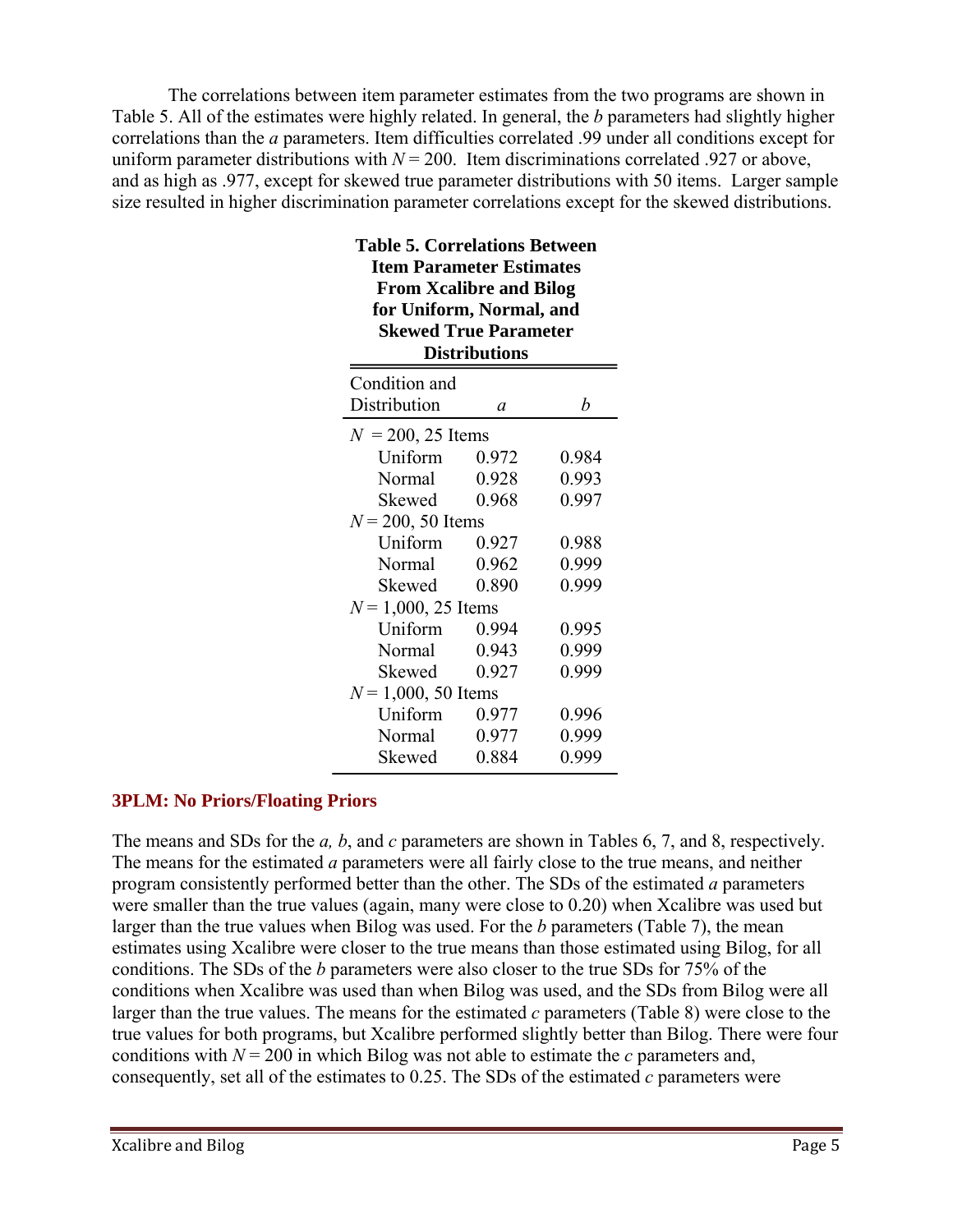| Condition and         |       | True      |       | Xcalibre  |       | <b>Bilog</b> |
|-----------------------|-------|-----------|-------|-----------|-------|--------------|
| Distribution          | Mean  | <b>SD</b> | Mean  | <b>SD</b> | Mean  | <b>SD</b>    |
| $N = 200, 25$ Items   |       |           |       |           |       |              |
| Uniform               | 0.846 | 0.464     | 0.704 | 0.147     | 0.504 | 0.236        |
| Normal                | 0.957 | 0.254     | 0.903 | 0.144     | 0.862 | 0.357        |
| Skewed                | 1.186 | 0.204     | 1.001 | 0.130     | 1.181 | 0.382        |
| $N = 200, 50$ Items   |       |           |       |           |       |              |
| Uniform               | 1.009 | 0.419     | 1.042 | 0.222     | 0.786 | 0.449        |
| Normal                | 0.902 | 0.236     | 0.919 | 0.137     | 0.850 | 0.392        |
| Skewed                | 1.150 | 0.124     | 1.067 | 0.117     | 1.159 | 0.387        |
| $N = 1,000, 25$ Items |       |           |       |           |       |              |
| Uniform               | 0.846 | 0.464     | 0.663 | 0.196     | 0.792 | 0.447        |
| Normal                | 0.957 | 0.254     | 0.831 | 0.175     | 0.945 | 0.287        |
| Skewed                | 1.186 | 0.204     | 1.039 | 0.192     | 1.250 | 0.446        |
| $N = 1,000, 50$ Items |       |           |       |           |       |              |
| Uniform               | 1.009 | 0.419     | 1.015 | 0.324     | 0.971 | 0.503        |
| Normal                | 0.902 | 0.236     | 0.893 | 0.193     | 0.926 | 0.332        |
| Skewed                | 1.150 | 0.124     | 1.067 | 0.122     | 1.175 | 0.236        |

**Table 6. Means and Standard Deviations of Item Discriminations for Uniform, Normal, and Skewed True Parameter Distributions** 

**Table 7. Means and Standard Deviations of Item Difficulties for Uniform, Normal, and Skewed True Parameter Distributions** 

| Condition and         | True     |           | Xcalibre |       | <b>Bilog</b> |       |
|-----------------------|----------|-----------|----------|-------|--------------|-------|
| Distribution          | Mean     | <b>SD</b> | Mean     | SD    | Mean         | SD    |
| $N = 200, 25$ Items   |          |           |          |       |              |       |
| Uniform               | $-0.342$ | 1.528     | $-0.516$ | 1.404 | $-0.667$     | 2.019 |
| Normal                | $-0.103$ | 0.951     | $-0.072$ | 1.014 | $-0.060$     | 1.617 |
| Skewed                | 0.539    | 0.557     | 0.514    | 0.655 | 0.449        | 0.610 |
| $N = 200, 50$ Items   |          |           |          |       |              |       |
| Uniform               | $-0.365$ | 1.717     | $-0.405$ | 1.521 | $-0.259$     | 2.213 |
| Normal                | 0.192    | 1.054     | 0.130    | 1.031 | 0.278        | 1.410 |
| Skewed                | 0.574    | 0.616     | 0.522    | 0.665 | 0.451        | 0.645 |
| $N = 1,000, 25$ Items |          |           |          |       |              |       |
| Uniform               | $-0.342$ | 1.528     | $-0.377$ | 1.725 | $-0.568$     | 1.728 |
| Normal                | $-0.103$ | 0.951     | $-0.144$ | 0.996 | $-0.157$     | 0.988 |
| Skewed                | 0.539    | 0.557     | 0.517    | 0.652 | 0.421        | 0.666 |
| $N = 1,000, 50$ Items |          |           |          |       |              |       |
| Uniform               | $-0.365$ | 1.717     | $-0.431$ | 1.708 | $-0.568$     | 1.846 |
| Normal                | 0.192    | 1.054     | 0.144    | 1.099 | 0.084        | 1.125 |
| Skewed                | 0.574    | 0.616     | 0.566    | 0.646 | 0.530        | 0.657 |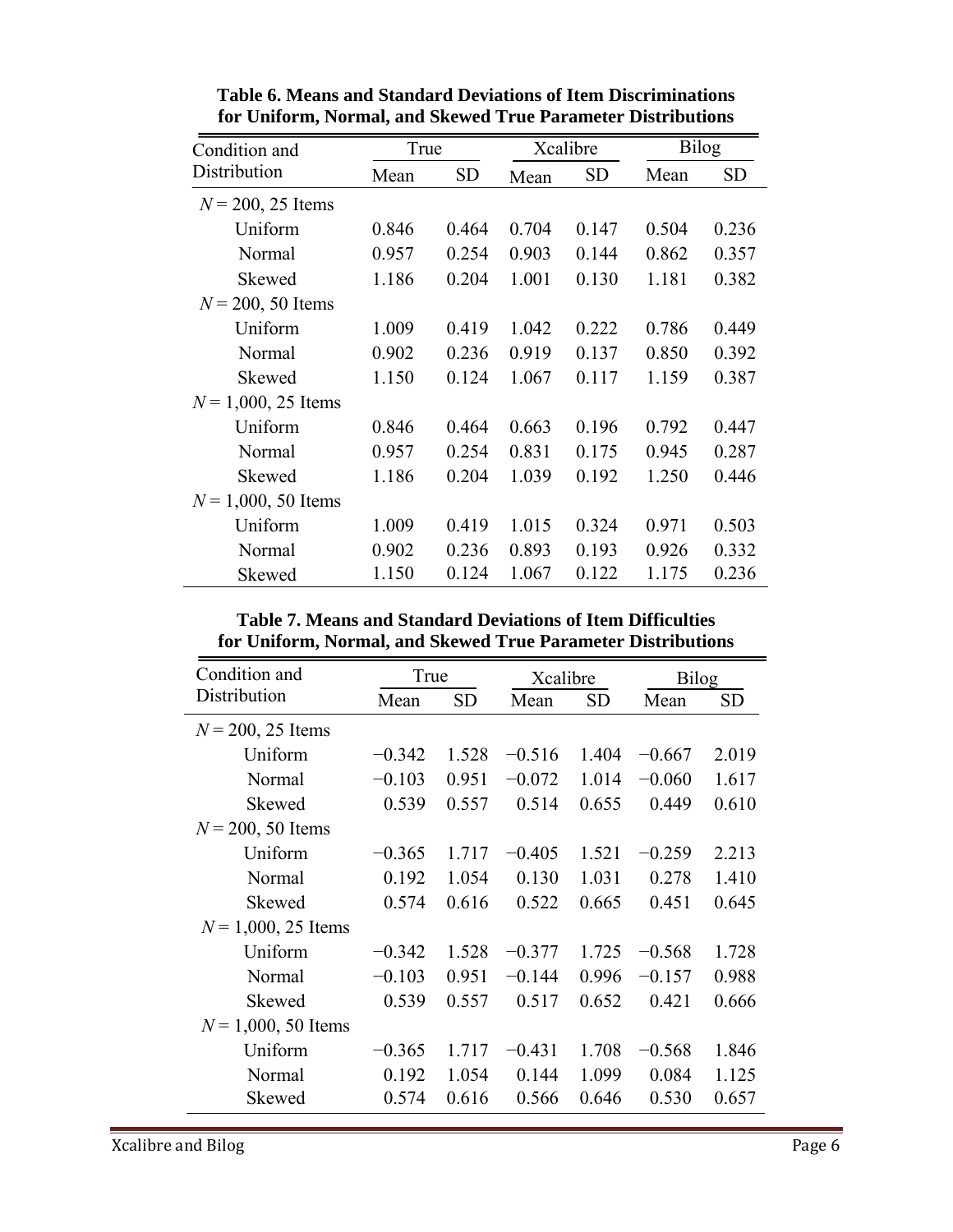uniformly smaller than the true SDs when Xcalibre was used for estimation and larger than the true SDs when Bilog was used.

|       |           |       |           | <b>Bilog</b> |           |
|-------|-----------|-------|-----------|--------------|-----------|
| Mean  | <b>SD</b> | Mean  | <b>SD</b> | Mean         | <b>SD</b> |
|       |           |       |           |              |           |
| 0.254 | 0.029     | 0.250 | 0.006     | 0.250        | 0.000     |
| 0.250 | 0.020     | 0.235 | 0.007     | 0.250        | 0.000     |
| 0.266 | 0.015     | 0.238 | 0.007     | 0.220        | 0.111     |
|       |           |       |           |              |           |
| 0.247 | 0.029     | 0.235 | 0.009     | 0.250        | 0.000     |
| 0.250 | 0.020     | 0.242 | 0.008     | 0.250        | 0.000     |
| 0.256 | 0.012     | 0.235 | 0.007     | 0.208        | 0.114     |
|       |           |       |           |              |           |
| 0.254 | 0.029     | 0.258 | 0.016     | 0.183        | 0.182     |
| 0.250 | 0.020     | 0.239 | 0.010     | 0.225        | 0.119     |
| 0.266 | 0.015     | 0.250 | 0.014     | 0.228        | 0.082     |
|       |           |       |           |              |           |
| 0.247 | 0.029     | 0.248 | 0.016     | 0.256        | 0.171     |
| 0.250 | 0.020     | 0.245 | 0.012     | 0.218        | 0.109     |
| 0.256 | 0.012     | 0.258 | 0.013     | 0.252        | 0.080     |
|       |           | True  |           | Xcalibre     |           |

**Table 8. Means and Standard Deviations of the Guessing Parameters for Uniform, Normal, and Skewed True Parameter Distributions** 

 Table 9 shows the RMSE values of the item parameter estimates. The RMSE values for the *a* parameters were generally lower for Xcalibre than for Bilog. For the *b* and *c* parameters, RMSEs were uniformly lower for Xcalibre, with substantial differences primarily for  $N = 200$ conditions. Overall, the RMSE values for all three item parameters decreased when the larger sample size was used. RMSE generally decreased for the longer tests, as well.

 The bias values of the item parameter estimates are shown in Table 10. For the *a* parameter estimates, neither program consistently had lower bias than the other. For the *b* and *c*  parameters, however, Xcalibre had smaller values of bias than Bilog under all conditions. Most of the estimates for all three item parameters were negatively biased. Also, the bias followed the same general trend of smaller values for long tests and large sample sizes.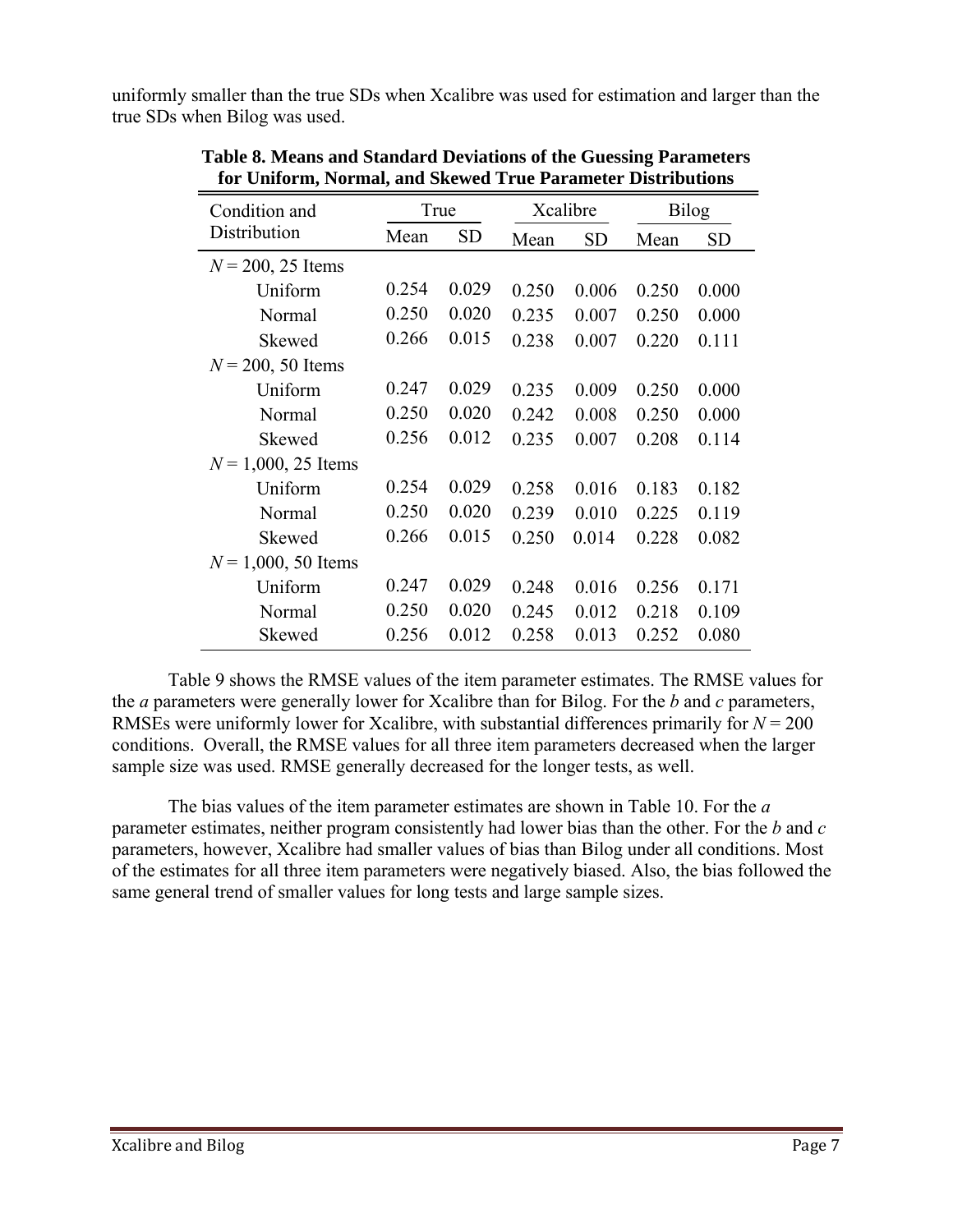| Condition and         |          | Xcalibre |                   |       | <b>Bilog</b> |               |
|-----------------------|----------|----------|-------------------|-------|--------------|---------------|
| Distribution          | $\alpha$ | b        | $\mathcal{C}_{0}$ | a     | b            | $\mathcal{C}$ |
| $N = 200, 25$ Items   |          |          |                   |       |              |               |
| Uniform               | 0.421    | 0.460    | 0.028             | 0.514 | 1.019        |               |
| Normal                | 0.191    | 0.192    | 0.025             | 0.380 | 0.796        |               |
| Skewed                | 0.249    | 0.174    | 0.031             | 0.346 | 0.264        | 0.115         |
| $N = 200, 50$ Items   |          |          |                   |       |              |               |
| Uniform               | 0.272    | 0.354    | 0.031             | 0.490 | 0.714        |               |
| Normal                | 0.178    | 0.281    | 0.022             | 0.363 | 0.583        |               |
| Skewed                | 0.166    | 0.173    | 0.028             | 0.397 | 0.288        | 0.128         |
| $N = 1,000, 25$ Items |          |          |                   |       |              |               |
| Uniform               | 0.340    | 0.315    | 0.031             | 0.284 | 0.506        | 0.181         |
| Normal                | 0.179    | 0.109    | 0.023             | 0.174 | 0.236        | 0.122         |
| Skewed                | 0.180    | 0.119    | 0.019             | 0.339 | 0.228        | 0.087         |
| $N = 1,000, 50$ Items |          |          |                   |       |              |               |
| Uniform               | 0.161    | 0.242    | 0.030             | 0.459 | 0.553        | 0.171         |
| Normal                | 0.114    | 0.131    | 0.023             | 0.229 | 0.311        | 0.117         |
| Skewed                | 0.140    | 0.089    | 0.012             | 0.227 | 0.176        | 0.074         |

**Table 9. RMSE of Item Parameter Estimates for Uniform, Normal, and Skewed True Parameter Distributions** 

**Table 10. Bias of Item Parameter Estimates for Uniform, Normal, and Skewed True Parameter Distributions** 

| Condition and         |          | Xcalibre |               |          | <b>Bilog</b> |               |  |
|-----------------------|----------|----------|---------------|----------|--------------|---------------|--|
| Distribution          | a        | b        | $\mathcal{C}$ | $\alpha$ | b            | $\mathcal{C}$ |  |
| $N = 200, 25$ Items   |          |          |               |          |              |               |  |
| Uniform               | $-0.142$ | $-0.175$ | $-0.004$      | $-0.342$ | $-0.325$     |               |  |
| Normal                | $-0.044$ | 0.031    | $-0.015$      | $-0.084$ | 0.043        | --            |  |
| Skewed                | $-0.185$ | $-0.025$ | $-0.028$      | $-0.005$ | $-0.089$     | $-0.045$      |  |
| $N = 200, 50$ Items   |          |          |               |          |              |               |  |
| Uniform               | 0.033    | $-0.040$ | $-0.012$      | $-0.223$ | 0.106        |               |  |
| Normal                | 0.016    | $-0.062$ | $-0.008$      | $-0.053$ | 0.086        | --            |  |
| Skewed                | $-0.083$ | $-0.052$ | $-0.025$      | 0.009    | $-0.123$     | $-0.051$      |  |
| $N = 1,000, 25$ Items |          |          |               |          |              |               |  |
| Uniform               | $-0.183$ | $-0.036$ | 0.004         | $-0.054$ | $-0.226$     | $-0.071$      |  |
| Normal                | $-0.116$ | $-0.041$ | $-0.011$      | $-0.002$ | $-0.054$     | $-0.025$      |  |
| Skewed                | $-0.147$ | $-0.022$ | $-0.015$      | 0.064    | $-0.118$     | $-0.037$      |  |
| $N = 1,000, 50$ Items |          |          |               |          |              |               |  |
| Uniform               | 0.007    | $-0.066$ | 0.001         | $-0.038$ | $-0.203$     | 0.009         |  |
| Normal                | $-0.009$ | $-0.047$ | $-0.005$      | 0.024    | $-0.107$     | $-0.032$      |  |
| Skewed                | $-0.083$ | $-0.008$ | $-0.001$      | 0.025    | $-0.044$     | $-0.007$      |  |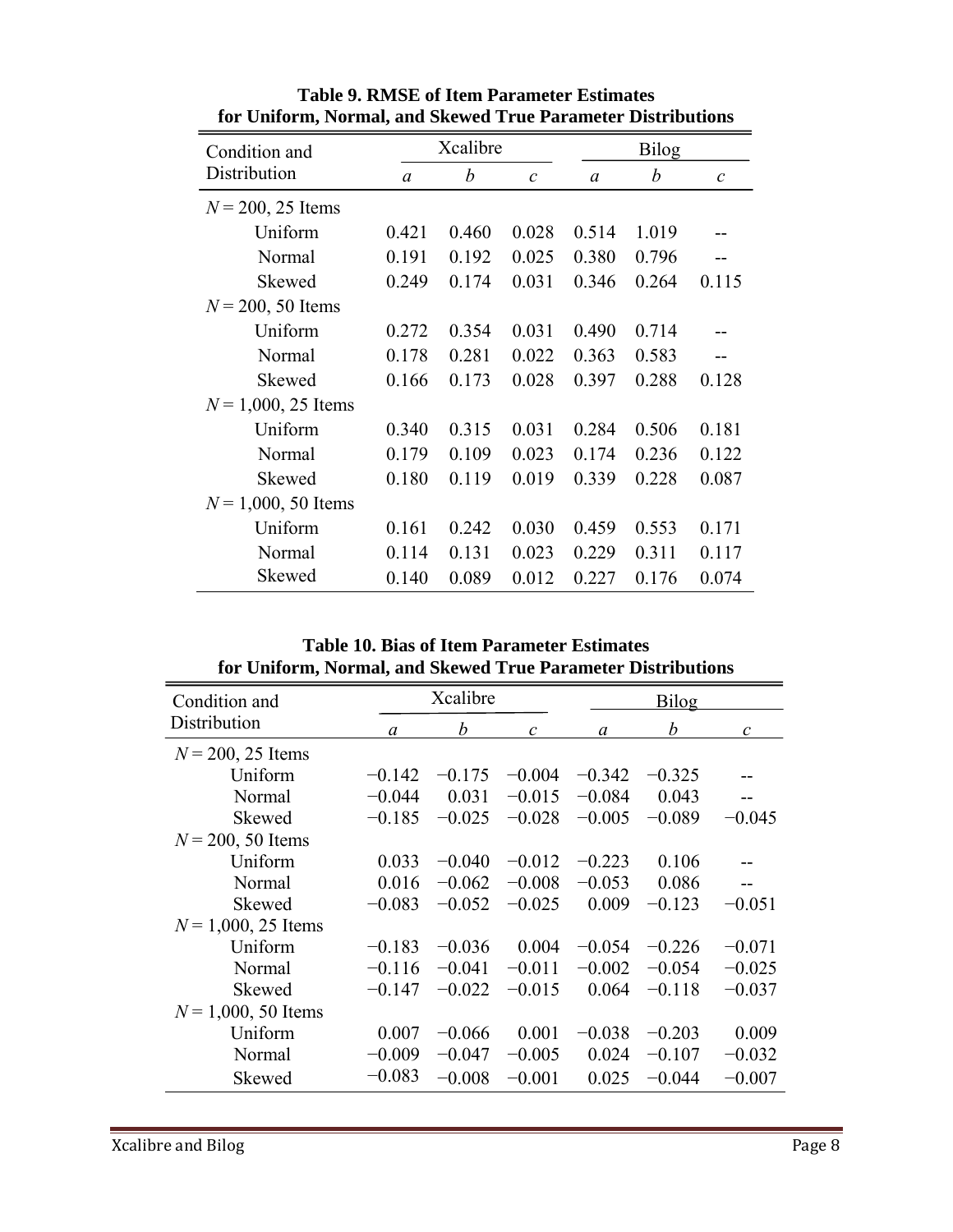The correlations between item parameter estimates from the two programs are shown in Table 11. The correlations between *b* parameter estimates were again very high (all above 0.92), but the correlations for the *a* parameter estimates were quite a bit lower than those obtained using the 2PLM, with correlations for  $N = 200$  generally lower than for  $N = 1,000$ . The correlations for the *c* parameter estimates were lower still, suggesting that the *c* parameter estimates differed considerably between the two programs, although the low correlations could be partially due to their low variability.

| $\frac{1}{2}$<br><b>True Parameter Distributions</b> |       |       |                   |  |  |  |  |  |  |
|------------------------------------------------------|-------|-------|-------------------|--|--|--|--|--|--|
| Condition and                                        |       |       |                   |  |  |  |  |  |  |
| Distribution                                         | a     | b     | $\mathcal{C}_{0}$ |  |  |  |  |  |  |
| $N = 200, 25$ Items                                  |       |       |                   |  |  |  |  |  |  |
| Uniform                                              | 0.895 | 0.921 |                   |  |  |  |  |  |  |
| Normal                                               | 0.798 | 0.957 |                   |  |  |  |  |  |  |
| Skewed                                               | 0.781 | 0.938 | 0.363             |  |  |  |  |  |  |
| $N = 200, 50$ Items                                  |       |       |                   |  |  |  |  |  |  |
| Uniform                                              | 0.617 | 0.975 |                   |  |  |  |  |  |  |
| Normal                                               | 0.721 | 0.971 |                   |  |  |  |  |  |  |
| Skewed                                               | 0.777 | 0.938 | 0.558             |  |  |  |  |  |  |
| $N = 1,000, 25$ Items                                |       |       |                   |  |  |  |  |  |  |
| Uniform                                              | 0.728 | 0.949 | 0.328             |  |  |  |  |  |  |
| Normal                                               | 0.847 | 0.966 | 0.493             |  |  |  |  |  |  |
| Skewed                                               | 0.862 | 0.977 | 0.592             |  |  |  |  |  |  |
| $N = 1,000, 50$ Items                                |       |       |                   |  |  |  |  |  |  |
| Uniform                                              | 0.642 | 0.974 | 0.321             |  |  |  |  |  |  |
| Normal                                               | 0.912 | 0.978 | 0.437             |  |  |  |  |  |  |
| Skewed                                               | 0.764 | 0.977 | 0.763             |  |  |  |  |  |  |

#### **Table 11. Correlations Between Item Parameter Estimates From Xcalibre and Bilog for Uniform, Normal, and Skewed**

#### **3PLM: Fixed Priors**

 The means and SDs of the *a*, *b*, and *c* parameters are shown in Tables 12, 13, and 14, respectively. The mean *a* parameters estimated using Bilog were closer to the true means than those estimated using Xcalibre. The SDs of the *a* parameter estimates were closer to the true values using Bilog, as well. The means and SDs of the *b* parameter estimates (Table 13) were very close to the true values for both programs; neither outperformed the other. The mean *c* parameter estimates were also very close to the true values for both programs. The SDs of the estimated *c* parameters were all fairly close to the true values, with the SDs from Xcalibre always slightly smaller than the true values and the SDs from Bilog always slightly larger than the true values.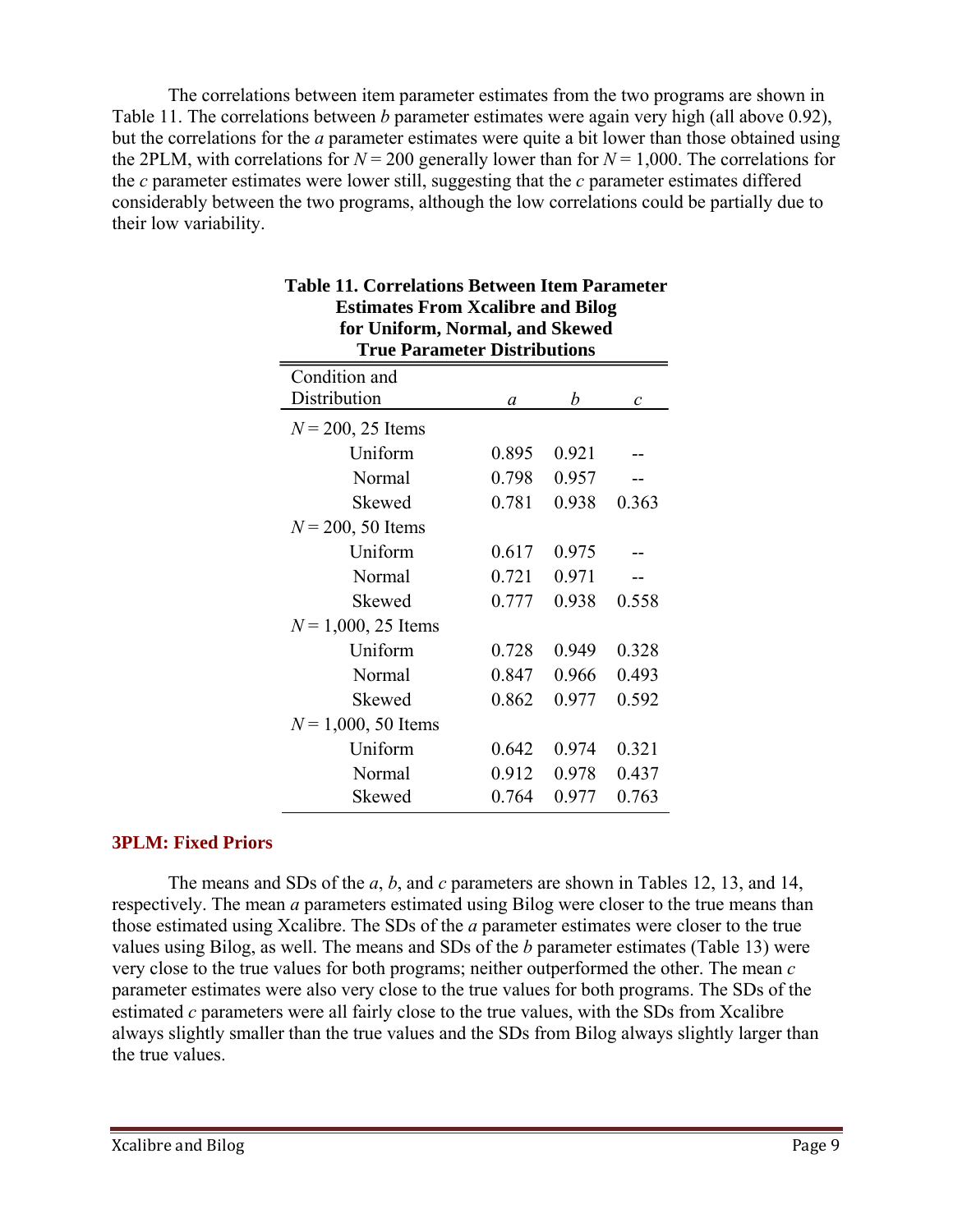| Condition and         | True  |           |       | Xcalibre  |       | Bilog     |  |
|-----------------------|-------|-----------|-------|-----------|-------|-----------|--|
| Distribution          | Mean  | <b>SD</b> | Mean  | <b>SD</b> | Mean  | <b>SD</b> |  |
| $N = 200, 25$ Items   |       |           |       |           |       |           |  |
| Uniform               | 0.846 | 0.464     | 0.740 | 0.156     | 0.827 | 0.301     |  |
| Normal                | 0.957 | 0.254     | 0.855 | 0.133     | 0.983 | 0.322     |  |
| Skewed                | 1.186 | 0.204     | 0.901 | 0.116     | 1.102 | 0.238     |  |
| $N = 200, 50$ Items   |       |           |       |           |       |           |  |
| Uniform               | 1.009 | 0.419     | 0.908 | 0.187     | 0.994 | 0.356     |  |
| Normal                | 0.902 | 0.236     | 0.854 | 0.128     | 0.976 | 0.269     |  |
| Skewed                | 1.150 | 0.124     | 0.910 | 0.102     | 1.108 | 0.213     |  |
| $N = 1,000, 25$ Items |       |           |       |           |       |           |  |
| Uniform               | 0.846 | 0.464     | 0.692 | 0.206     | 0.830 | 0.334     |  |
| Normal                | 0.957 | 0.254     | 0.831 | 0.180     | 0.940 | 0.233     |  |
| Skewed                | 1.186 | 0.204     | 0.982 | 0.174     | 1.195 | 0.312     |  |
| $N = 1,000, 50$ Items |       |           |       |           |       |           |  |
| Uniform               | 1.009 | 0.419     | 0.945 | 0.297     | 1.042 | 0.404     |  |
| Normal                | 0.902 | 0.236     | 0.875 | 0.192     | 0.940 | 0.266     |  |
| Skewed                | 1.150 | 0.124     | 0.964 | 0.118     | 1.131 | 0.175     |  |

**Table 12. Means and Standard Deviations of Item Discriminations for Uniform, Normal, and Skewed True Parameter Distributions** 

**Table 13. Means and Standard Deviations of Item Difficulties for Uniform, Normal, and Skewed True Parameter Distributions** 

| Condition and         | True     |           | Xcalibre |           | <b>Bilog</b> |           |
|-----------------------|----------|-----------|----------|-----------|--------------|-----------|
| Distribution          | Mean     | <b>SD</b> | Mean     | <b>SD</b> | Mean         | <b>SD</b> |
| $N = 200, 25$ Items   |          |           |          |           |              |           |
| Uniform               | $-0.342$ | 1.528     | $-0.495$ | 1.378     | $-0.475$     | 1.358     |
| Normal                | $-0.103$ | 0.951     | $-0.057$ | 1.047     | $-0.101$     | 1.120     |
| Skewed                | 0.539    | 0.557     | 0.507    | 0.678     | 0.455        | 0.601     |
| $N = 200, 50$ Items   |          |           |          |           |              |           |
| Uniform               | $-0.365$ | 1.717     | $-0.417$ | 1.610     | $-0.481$     | 1.753     |
| Normal                | 0.192    | 1.054     | 0.124    | 1.064     | 0.122        | 1.115     |
| Skewed                | 0.574    | 0.616     | 0.528    | 0.700     | 0.502        | 0.650     |
| $N = 1,000, 25$ Items |          |           |          |           |              |           |
| Uniform               | $-0.342$ | 1.528     | $-0.385$ | 1.683     | $-0.318$     | 1.560     |
| Normal                | $-0.103$ | 0.951     | $-0.130$ | 1.002     | $-0.111$     | 0.934     |
| Skewed                | 0.539    | 0.557     | 0.499    | 0.661     | 0.454        | 0.604     |
| $N = 1,000, 50$ Items |          |           |          |           |              |           |
| Uniform               | $-0.365$ | 1.717     | $-0.455$ | 1.758     | $-0.460$     | 1.768     |
| Normal                | 0.192    | 1.054     | 0.141    | 1.109     | 0.144        | 1.082     |
| Skewed                | 0.574    | 0.616     | 0.539    | 0.658     | 0.538        | 0.621     |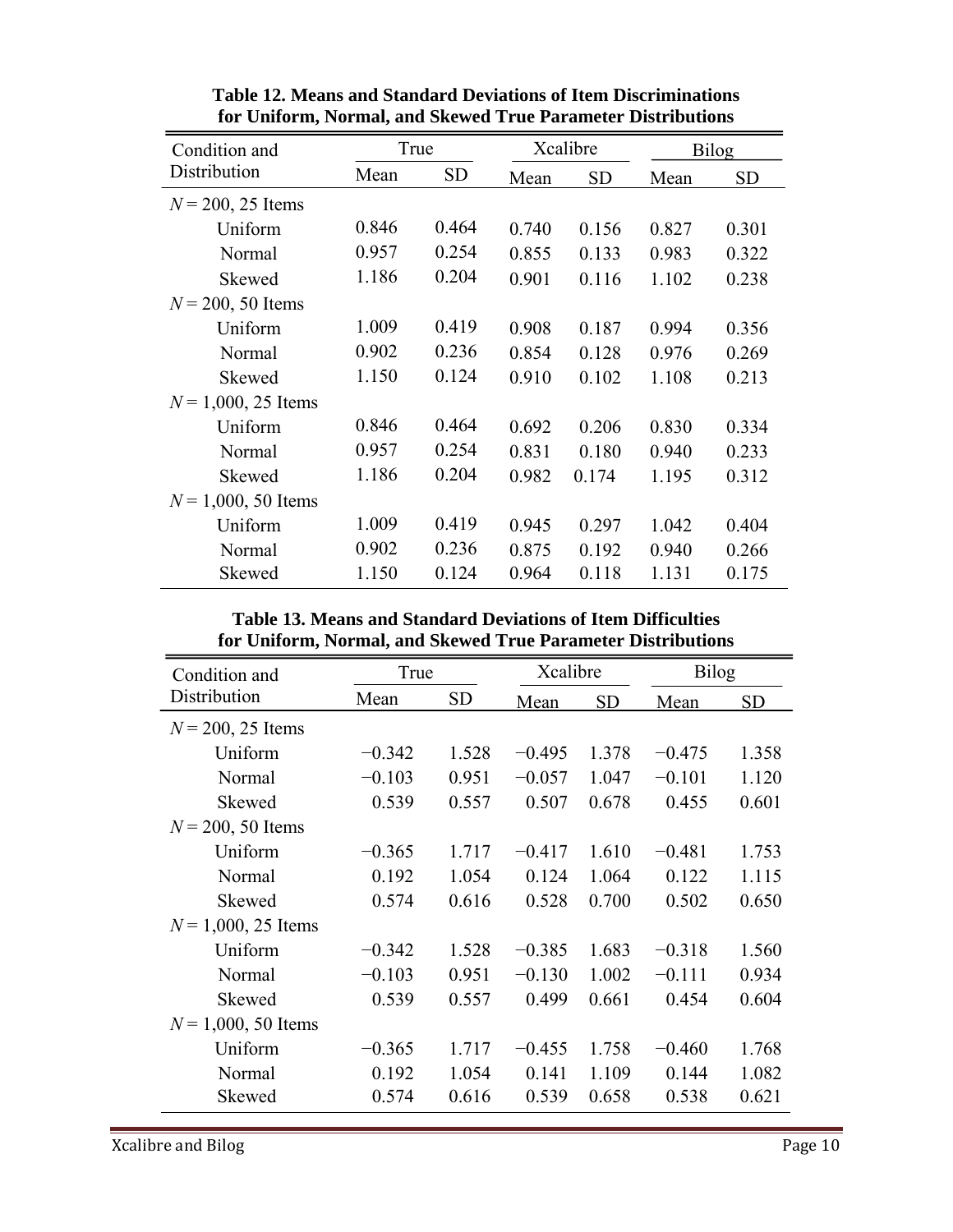| Condition and         |       | True      |       | Xcalibre  |             | <b>Bilog</b> |
|-----------------------|-------|-----------|-------|-----------|-------------|--------------|
| Distribution          | Mean  | <b>SD</b> | Mean  | <b>SD</b> | <b>Mean</b> | <b>SD</b>    |
| $N = 200, 25$ Items   |       |           |       |           |             |              |
| Uniform               | 0.254 | 0.029     | 0.251 | 0.006     | 0.267       | 0.033        |
| Normal                | 0.250 | 0.020     | 0.243 | 0.008     | 0.241       | 0.325        |
| Skewed                | 0.266 | 0.015     | 0.241 | 0.007     | 0.245       | 0.025        |
| $N = 200, 50$ Items   |       |           |       |           |             |              |
| Uniform               | 0.247 | 0.029     | 0.244 | 0.010     | 0.247       | 0.036        |
| Normal                | 0.250 | 0.020     | 0.245 | 0.008     | 0.252       | 0.036        |
| Skewed                | 0.256 | 0.012     | 0.240 | 0.007     | 0.235       | 0.034        |
| $N = 1,000, 25$ Items |       |           |       |           |             |              |
| Uniform               | 0.254 | 0.029     | 0.254 | 0.017     | 0.259       | 0.052        |
| Normal                | 0.250 | 0.020     | 0.245 | 0.011     | 0.251       | 0.044        |
| Skewed                | 0.266 | 0.015     | 0.243 | 0.012     | 0.245       | 0.038        |
| $N = 1,000, 50$ Items |       |           |       |           |             |              |
| Uniform               | 0.247 | 0.029     | 0.245 | 0.015     | 0.248       | 0.045        |
| Normal                | 0.250 | 0.020     | 0.245 | 0.012     | 0.247       | 0.037        |
| Skewed                | 0.256 | 0.012     | 0.246 | 0.011     | 0.258       | 0.043        |

**Table 14. Means and Standard Deviations of the Guessing Parameters for Uniform, Normal, and Skewed True Parameter Distributions** 

 The RMSE values of the item parameter estimates are shown in Table 15. For the *a*  parameters, both programs resulted in similar values of RMSE, with no clear trend across conditions. Xcalibre generally had slightly smaller RMSE values for the *b* parameter and had uniformly smaller RMSEs for the *c* parameters. In general, a large sample size and long test resulted in smaller RMSE values than a small sample size and short test. The values of RMSE for the estimates from Xcalibre were similar to those in the floating priors condition, but the RMSEs for Bilog estimates decreased substantially from those in the no prior condition.

 Table 16 shows the bias values of the item parameter estimates. For the *a* parameters, Bilog generally had smaller values of bias than Xcalibre, and Xcalibre resulted in estimates that were uniformly negatively biased. For the *b* and *c* parameters, neither program resulted in consistently lower bias than the other. In general, bias followed the same trend as RMSE; a long test and large sample size resulted in smaller values of bias. The Bilog estimates also were less biased with fixed priors than those in the no prior condition (particularly for the *b* and *c* parameters).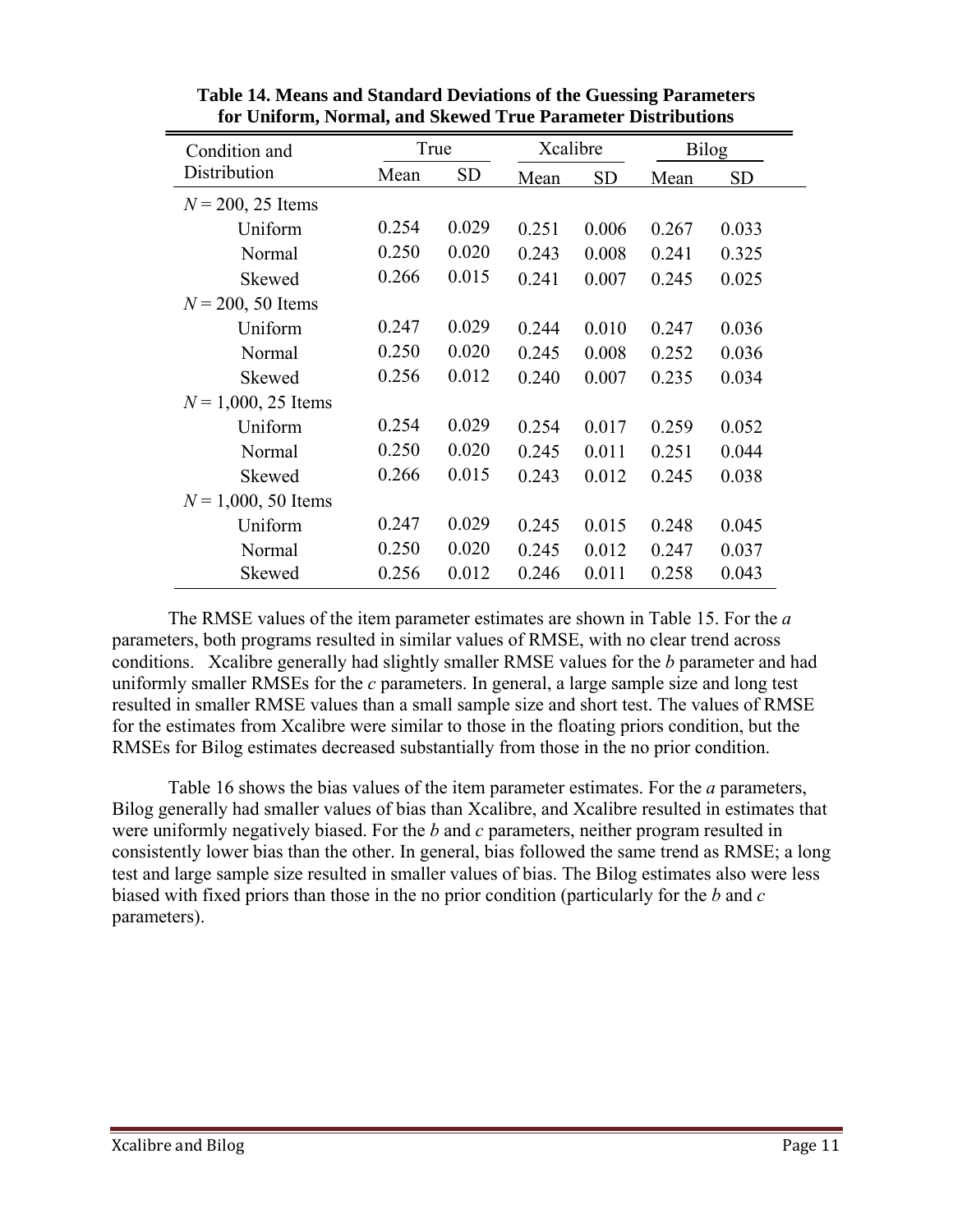| Condition and         | Xcalibre |                  |               | <b>Bilog</b> |       |               |
|-----------------------|----------|------------------|---------------|--------------|-------|---------------|
| Distribution          | $\alpha$ | $\boldsymbol{b}$ | $\mathcal{C}$ | $\alpha$     | b     | $\mathcal{C}$ |
| $N = 200, 25$ Items   |          |                  |               |              |       |               |
| Uniform               | 0.408    | 0.458            | 0.027         | 0.382        | 0.533 | 0.041         |
| Normal                | 0.211    | 0.212            | 0.021         | 0.269        | 0.295 | 0.036         |
| Skewed                | 0.331    | 0.191            | 0.029         | 0.237        | 0.176 | 0.040         |
| $N = 200, 50$ Items   |          |                  |               |              |       |               |
| Uniform               | 0.305    | 0.325            | 0.029         | 0.333        | 0.381 | 0.041         |
| Normal                | 0.184    | 0.286            | 0.021         | 0.255        | 0.380 | 0.041         |
| Skewed                | 0.276    | 0.189            | 0.023         | 0.234        | 0.188 | 0.044         |
| $N = 1,000, 25$ Items |          |                  |               |              |       |               |
| Uniform               | 0.318    | 0.290            | 0.031         | 0.221        | 0.222 | 0.052         |
| Normal                | 0.180    | 0.108            | 0.021         | 0.137        | 0.120 | 0.046         |
| Skewed                | 0.226    | 0.131            | 0.025         | 0.197        | 0.138 | 0.039         |
| $N = 1,000, 50$ Items |          |                  |               |              |       |               |
| Uniform               | 0.181    | 0.252            | 0.029         | 0.194        | 0.312 | 0.052         |
| Normal                | 0.116    | 0.136            | 0.022         | 0.173        | 0.166 | 0.040         |
| Skewed                | 0.218    | 0.099            | 0.017         | 0.167        | 0.121 | 0.037         |

**Table 15. RMSE of Item Parameter Estimates for Uniform, Normal, and Skewed True Parameter Distributions** 

**Table 16. Bias of Item Parameter Estimates for Uniform, Normal, and Skewed True Parameter Distributions** 

| Condition and         |          | Xcalibre |               |          | <b>Bilog</b> |               |  |
|-----------------------|----------|----------|---------------|----------|--------------|---------------|--|
| Distribution          | $\alpha$ | b        | $\mathcal{C}$ | $\alpha$ | b            | $\mathcal{C}$ |  |
| $N = 200, 25$ Items   |          |          |               |          |              |               |  |
| Uniform               | $-0.106$ | $-0.154$ | $-0.003$      | $-0.020$ | $-0.133$     | 0.012         |  |
| Normal                | $-0.092$ | 0.046    | $-0.007$      | 0.036    | 0.002        | $-0.010$      |  |
| Skewed                | $-0.285$ | $-0.031$ | $-0.025$      | $-0.084$ | $-0.084$     | $-0.031$      |  |
| $N = 200, 50$ Items   |          |          |               |          |              |               |  |
| Uniform               | $-0.101$ | $-0.051$ | $-0.003$      | $-0.015$ | $-0.116$     | 0.000         |  |
| Normal                | $-0.049$ | $-0.068$ | $-0.005$      | 0.073    | $-0.069$     | 0.002         |  |
| Skewed                | $-0.240$ | $-0.047$ | $-0.019$      | $-0.042$ | $-0.072$     | $-0.024$      |  |
| $N = 1,000, 25$ Items |          |          |               |          |              |               |  |
| Uniform               | $-0.153$ | $-0.044$ | 0.000         | $-0.015$ | 0.024        | 0.004         |  |
| Normal                | $-0.116$ | $-0.027$ | $-0.006$      | $-0.006$ | $-0.008$     | 0.001         |  |
| Skewed                | $-0.203$ | $-0.040$ | $-0.023$      | 0.009    | $-0.085$     | $-0.021$      |  |
| $N = 1,000, 50$ Items |          |          |               |          |              |               |  |
| Uniform               | $-0.064$ | $-0.090$ | $-0.002$      | 0.034    | $-0.095$     | 0.001         |  |
| Normal                | $-0.028$ | $-0.050$ | $-0.005$      | 0.038    | $-0.048$     | $-0.003$      |  |
| Skewed                | $-0.186$ | $-0.035$ | $-0.013$      | $-0.019$ | $-0.036$     | $-0.002$      |  |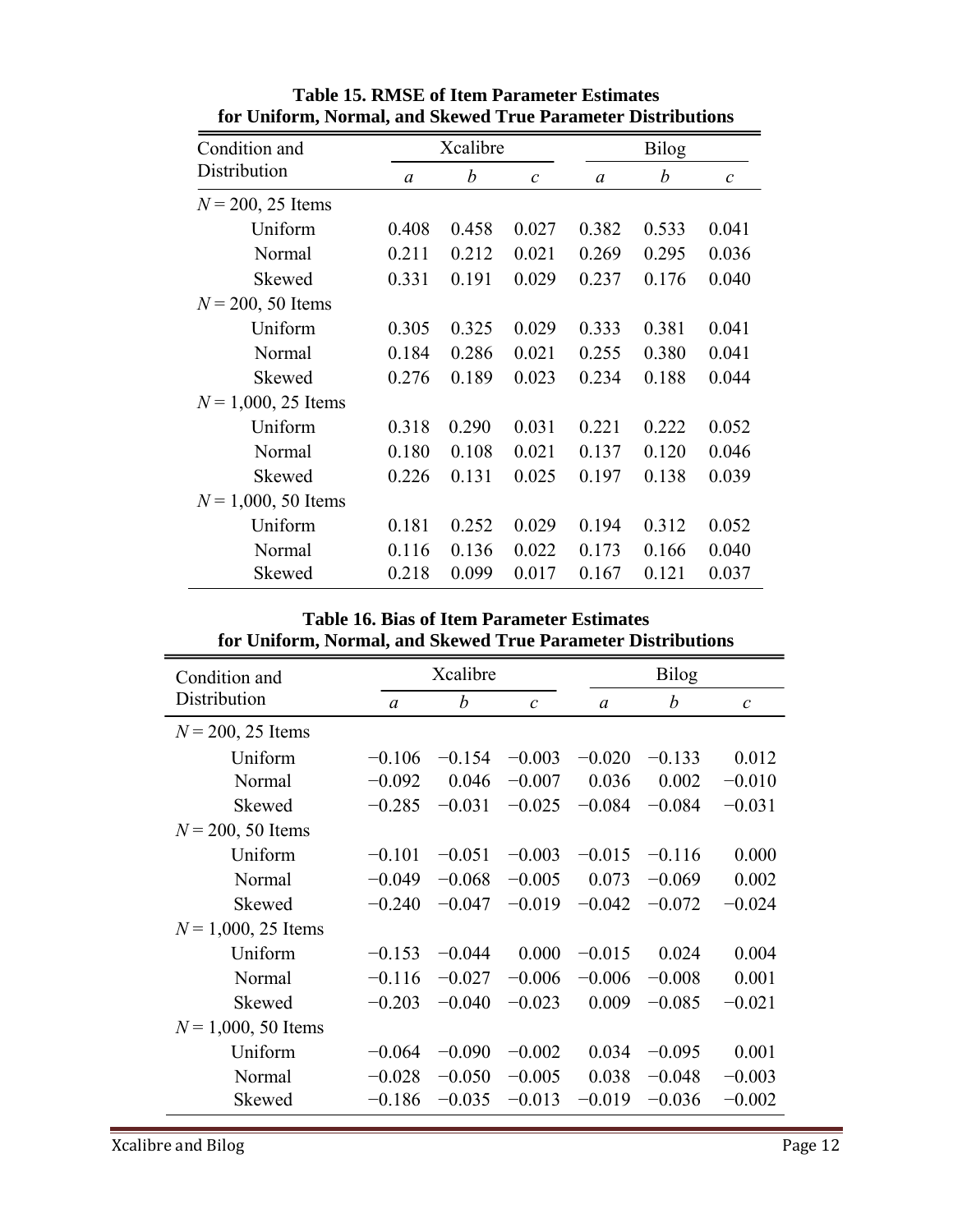Table 17 shows the correlations between the item parameter estimates from the two programs. As in the other conditions, the highest correlations were for the *b* parameter estimates – all were above 0.988. The correlations for the *a* and *c* parameters were high as well; they increased considerably from the condition with no priors/floating priors.

| Normal, and Skewed True<br><b>Parameter Distributions</b> |       |       |                   |  |  |  |
|-----------------------------------------------------------|-------|-------|-------------------|--|--|--|
| Condition and                                             |       |       |                   |  |  |  |
| Distribution                                              | a     | b     | $\mathcal{C}_{0}$ |  |  |  |
| $N = 200, 25$ Items                                       |       |       |                   |  |  |  |
| Uniform                                                   | 0.870 | 0.991 | 0.918             |  |  |  |
| Normal                                                    | 0.934 | 0.989 | 0.818             |  |  |  |
| Skewed                                                    | 0.975 | 0.997 | 0.871             |  |  |  |
| $N = 200, 50$ Items                                       |       |       |                   |  |  |  |
| Uniform                                                   | 0.878 | 0.993 | 0.884             |  |  |  |
| Normal                                                    | 0.856 | 0.991 | 0.877             |  |  |  |
| Skewed                                                    | 0.896 | 0.995 | 0.888             |  |  |  |
| $N = 1,000, 25$ Items                                     |       |       |                   |  |  |  |
| Uniform                                                   | 0.920 | 0.997 | 0.939             |  |  |  |
| Normal                                                    | 0.945 | 0.994 | 0.887             |  |  |  |
| Skewed                                                    | 0.892 | 0.995 | 0.848             |  |  |  |
| $N = 1,000, 50$ Items                                     |       |       |                   |  |  |  |
| Uniform                                                   | 0.967 | 0.995 | 0.843             |  |  |  |
| Normal                                                    | 0.956 | 0.992 | 0.902             |  |  |  |
| Skewed                                                    | 0.824 | 0.992 | 0.902             |  |  |  |

## **Table 17. Correlations Between Item Parameter Estimates for Uniform, Normal, and Skewed True**

### **Discussion and Conclusions**

In all of the conditions, the mean item parameter estimates were close to the true values. In the 2PLM and 3PLM (with no or floating priors) conditions, the estimated means from Xcalibre were generally closer to their true values than those of Bilog, especially for the *b* parameter. Xcalibre had lower bias and RMSE than Bilog under most conditions for the *b*  parameter under the 2PLM, and for the 3PLM with no or floating priors had uniformly lower RMSE and bias for the *b* and *c* parameters, with mixed results for the *a* parameter. In the 3PLM, Xcalibre also resulted in mean *c* parameter estimates that were closer to their true values, and SDs of the *c* parameter estimates that better reflected the true values; SDs of the Bilog *c*  estimates were considerably larger than the true SDs. When fixed priors were used for the 3PLM, Bilog results were generally closer to the true values for the *a* parameter (because Bilog's prior *a* mean was .3 higher than that of Xcalibre) and results were mixed for the *b* parameter. Xcalibre RMSEs for the *c* parameter were generally closer to the true values, Xcalibre RMSEs were uniformly lower for *c*, and were generally lower for the *b* parameter.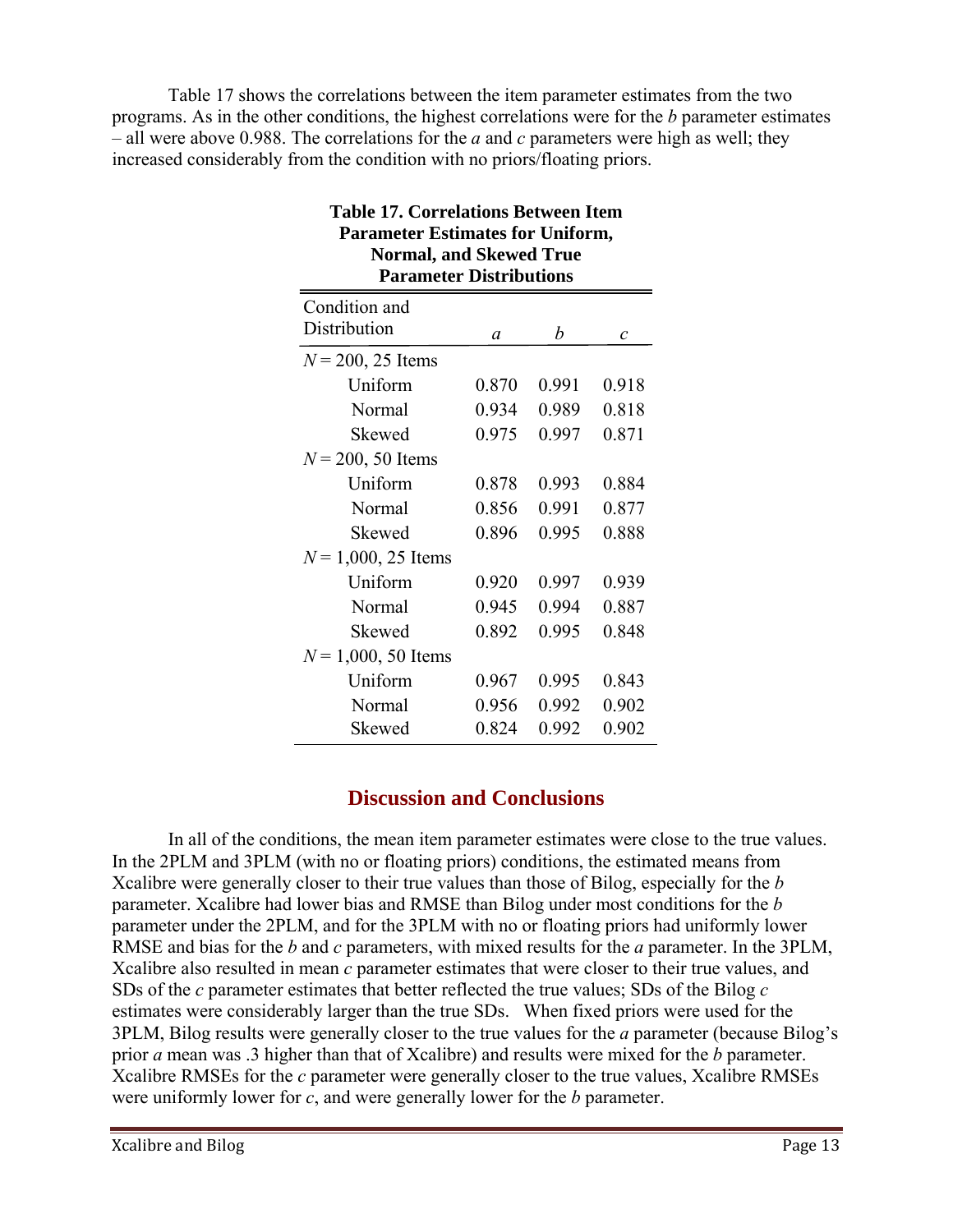The *b* parameters were estimated relatively well regardless of the condition. The correlations between *b* parameter estimates from the two programs were very high. The *a* parameters were not estimated as well as the *b* parameters. In the 2PLM and 3PLM (with fixed priors) conditions, the *a* parameter estimates from the two programs were highly correlated, but in the 3PLM condition with no or floating priors, the correlations were reduced. That reduction was likely due to the fact that Bilog was unable to estimate the *c* parameter under several conditions for the 3PLM with no or floating priors, which would affect the other parameter estimates.

 The *c* parameter estimates had the lowest correlations between Xcalibre and Bilog but most of the estimated and true values of the *c* parameter were close to 0.25 (which was 1 divided by the number of alternatives). The correlations might have been higher if there had been a wider range of *c* parameters.

 For all three item parameters, estimates were generally improved when large sample sizes were used and when long tests were used. When using the 3PLM, the decision of whether to use floating or fixed priors did not make much of a difference in Xcalibre; Bilog was more affected by the use of floating priors. The estimates from Bilog were improved considerably when using fixed priors in the 3PLM.

 Possibly the major limitation of this study was that different prior distributions were used in the two programs. If there had been a way to make the priors identical, the comparison of the two programs would have been clearer. As it stands, it is difficult to attribute differences in estimates to the different programs or to different prior distributions. Using no priors and floating priors in the same condition also was not ideal. However, comparing the default options of different programs to one another does have some value, since many users are likely to select the default options when estimating their own item parameters.

This study used a beta (pre-release) version of Xcalibre. Before the final version (4.1) of Xcalibre was released, some adjustments were made to the EM algorithm to improve the estimates. Parameter recovery studies with the released version of Xcalibre 4.1 were reported by Guyer and Thompson (2011b). One set of their conditions, using the 3PLM with floating priors, was similar to the normal distribution conditions reported in the present study  $(N = 1,000, 50)$ items). Results for bias in the *a* parameters showed mean bias of −0.009 in the present study versus 0.076 in the previous study, −0.047 versus 0.013 for the *b* parameter, and −0.005 versus 0.004 for the *c* parameter. RMSEs were 0.178 versus 0.117 for *a*, 0.109 versus 0.120 for b, and 0.023 versus 0.019 for *c.* Thus, the results of this study are applicable to the released version of Xcalibre and in some instances slightly underestimate the recovery of the true parameters.